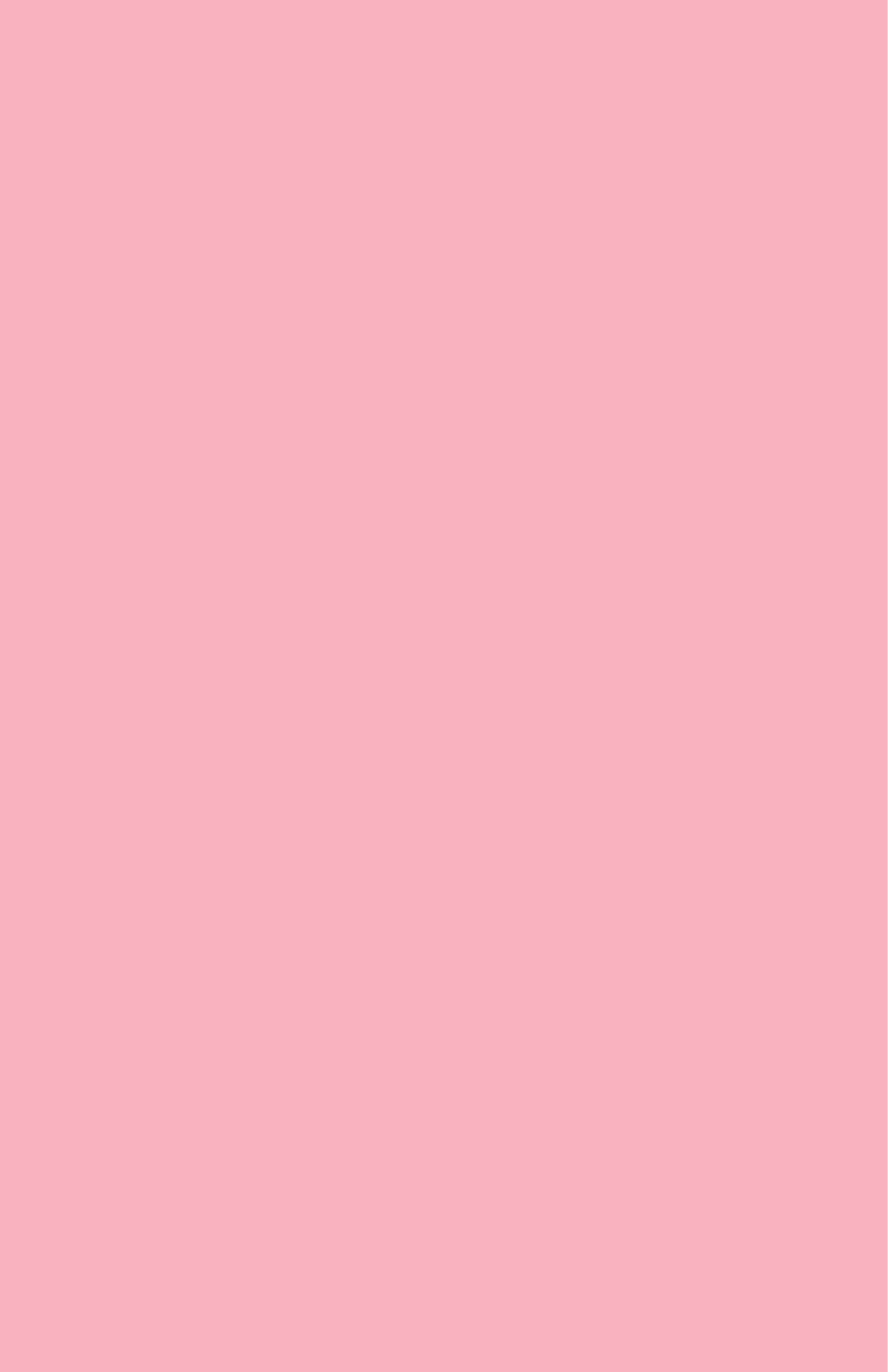## **What Causes Breast Cancer?**

No one knows what causes breast cancer.

## **Who is at risk for breast cancer?**

In truth, all women are at risk. Breast cancer is the most common kind of cancer in women. One out of every eight women will have breast cancer during her life. Breast cancer now causes more deaths among women than any other cancer except lung cancer.

# **How important is early detection?**

It is very important to find breast cancer early. This is your best defense because it can usually be treated more successfully in its early stages. Breast cancer found at later stages can:

- Spread to other parts of the body
- Cause death

## **Know your risk**

- Talk to your family to learn about your family health history
- Talk to your doctor about your personal risk of breast cancer

# **Get screened**

- Ask your doctor which screening tests are right for you if you are at higher risk
- Have a mammogram every year, starting at age 40, if you are at average risk
- Have a clinical breast exam at least every 3 years starting at age 20

# **Make healthy lifestyle choices**

- Maintain a healthy weight
- Add exercise into your routine
- Limit alcohol intake
- Stop or reduce smoking



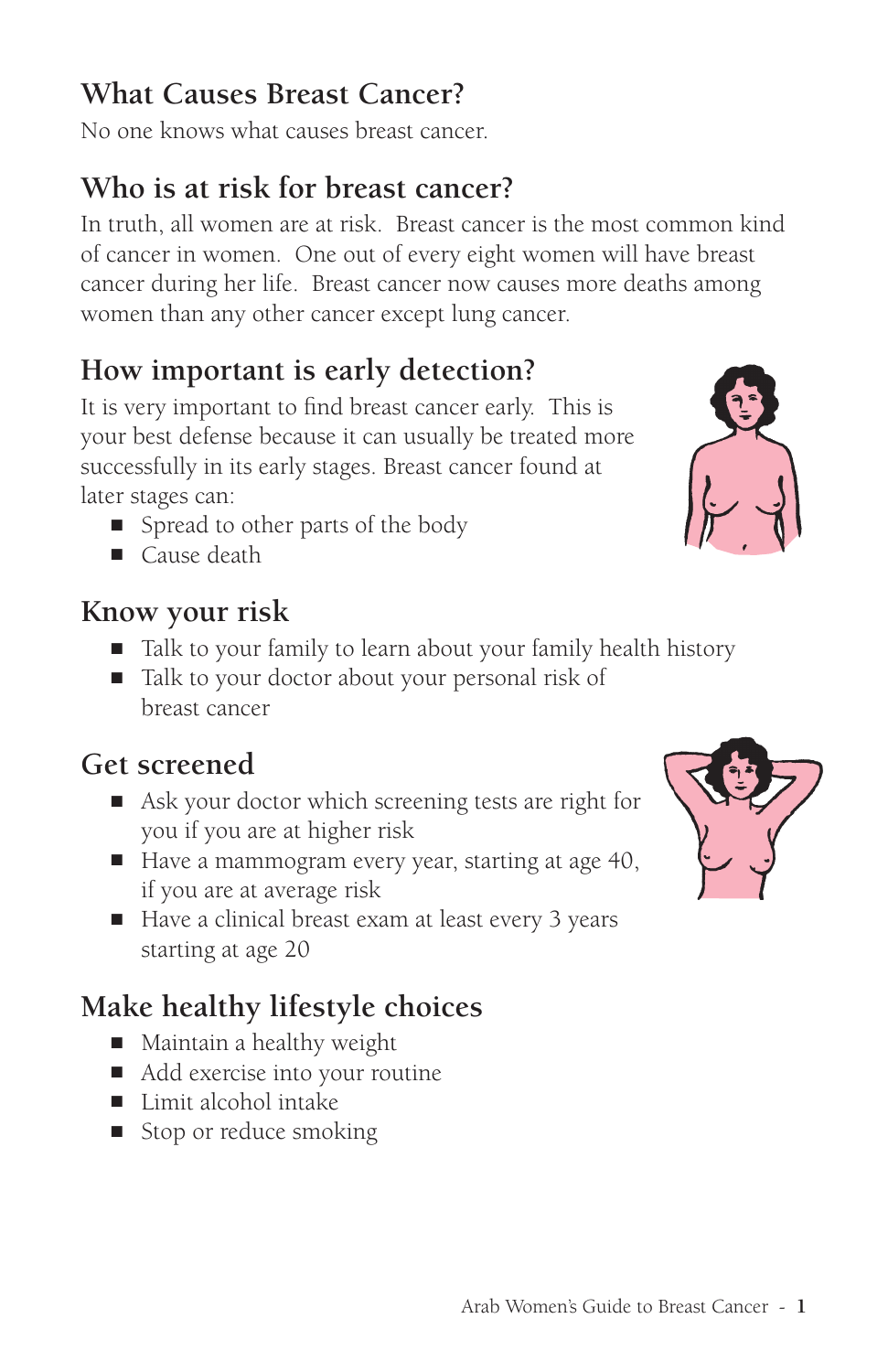#### **2** - Arab Women's Guide to Breast Cancer

## **Know what is normal for you**

See your health care provider right away if you notice any of these breast changes:

- 1. Lump, hard knot or thickening
- 2. Swelling, warmth, redness or darkening
- 3. Change in the size or shape of the breast
- 4. Dimpling or puckering of the skin
- 5. Itchy, scaly sore or rash on the nipple
- 6. Pulling in of your nipple that starts suddenly
- 7. New pain in one spot that starts suddenly
- 8. New pain in one spot that does not go away

## **Can breast cancer be treated?**

Most cases can be treated successfully when found early! Treatment choices include:

- Surgery
- Drugs
- Radiation
- Hormones

#### **What is the best action plan for early detection of breast cancer?**

If you are under 40 years old, the American Cancer Society recommends that you:

- Examine your breasts monthly
- Have a breast exam by your doctor at least every three years
- Have your first mammogram at the age of 40 and yearly after that

If you are over 40 years old:

- Examine your breasts monthly
- Have a breast exam by your doctor every year
- Have a mammogram once a year

# **What should I do if I discover a lump in my breast?**

Call your health-care provider right away if you find any unusual changes in your breasts. Remember that most breast lumps are not cancerous, but you won't know if you don't ask.



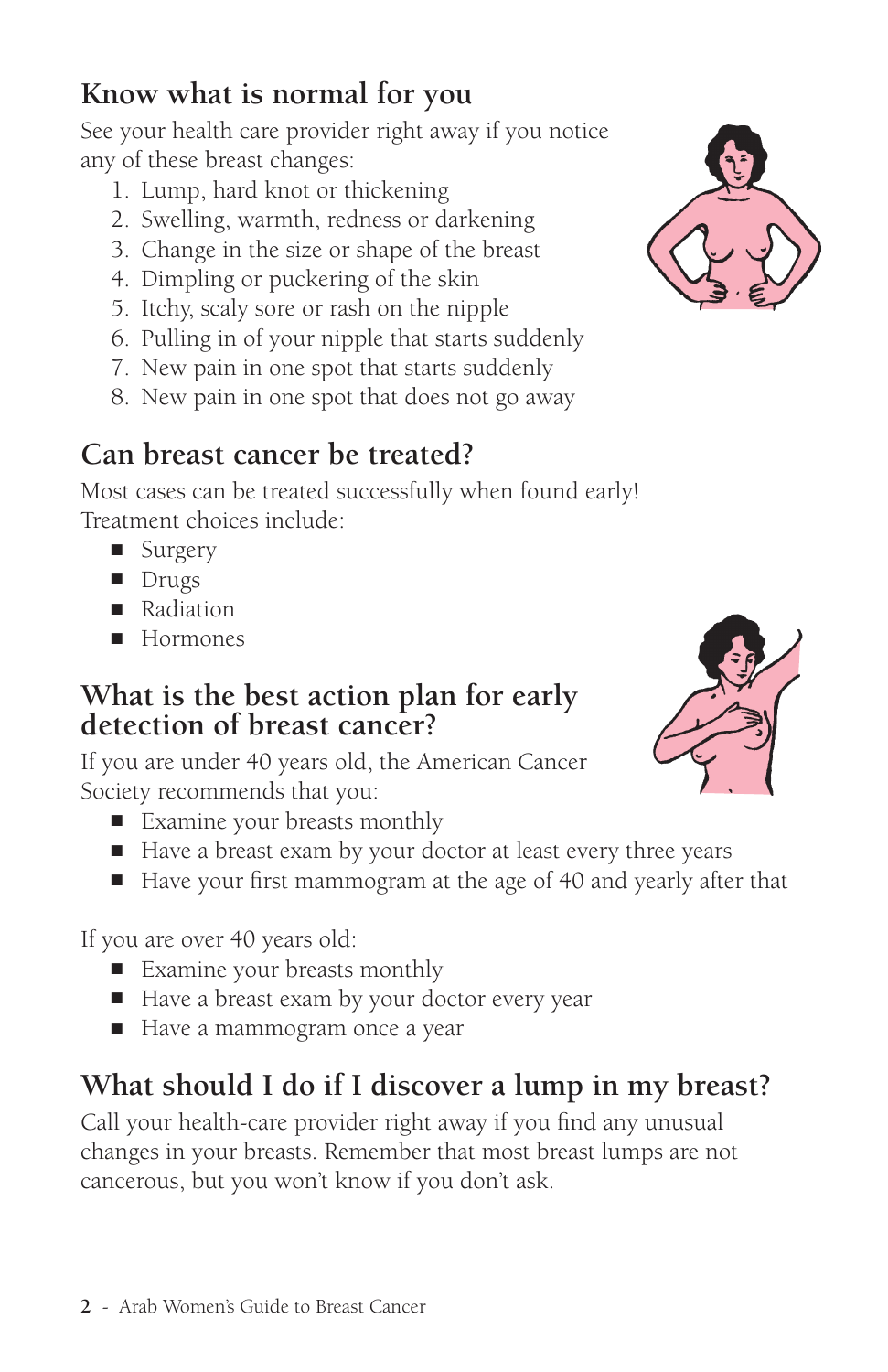# **What is breast examination by doctor?**

It is important to visit your health-care provider regularly. Make sure she does a breast exam as part of your checkup. All women over 20 should have a clinical breast exam once every three years. After the age of 40, have your doctor check your breasts every year.

# **What is a mammogram?**

Mammograms are x-rays that can find lumps too small to feel. These simple breast x-rays are quick, easy and safe. The American

Cancer Society advises you to have your first mammogram at age 40 and every year after that. Your doctor will be able to compare this x-ray with future exams. At the age of 40, schedule a mammogram every one to two years.

# **Breast Self-Examination (BSE)**

BSE may help you learn what is normal for you. BSE includes looking at and feeling your breasts. If you notice any changes in your breasts, see your health care provider right away. Do a BSE 2 or 3 days after your period ends. Or, if you don't have a period, pick a day of the month that's easy to remember.

# **Steps to Breast Self-Examination (BSE)**

## **Step 1: Look for Changes in front of the mirror:**

- Stand in front of the mirror. Clasp your hands behind your head and press your hands forward. Look for any changes in breast size or shape.
- Next, watch closely in the mirror as you press your hands on your hips. Bow toward the mirror as you pull your shoulders and elbows forward. Again, check for changes in breast size and shape.





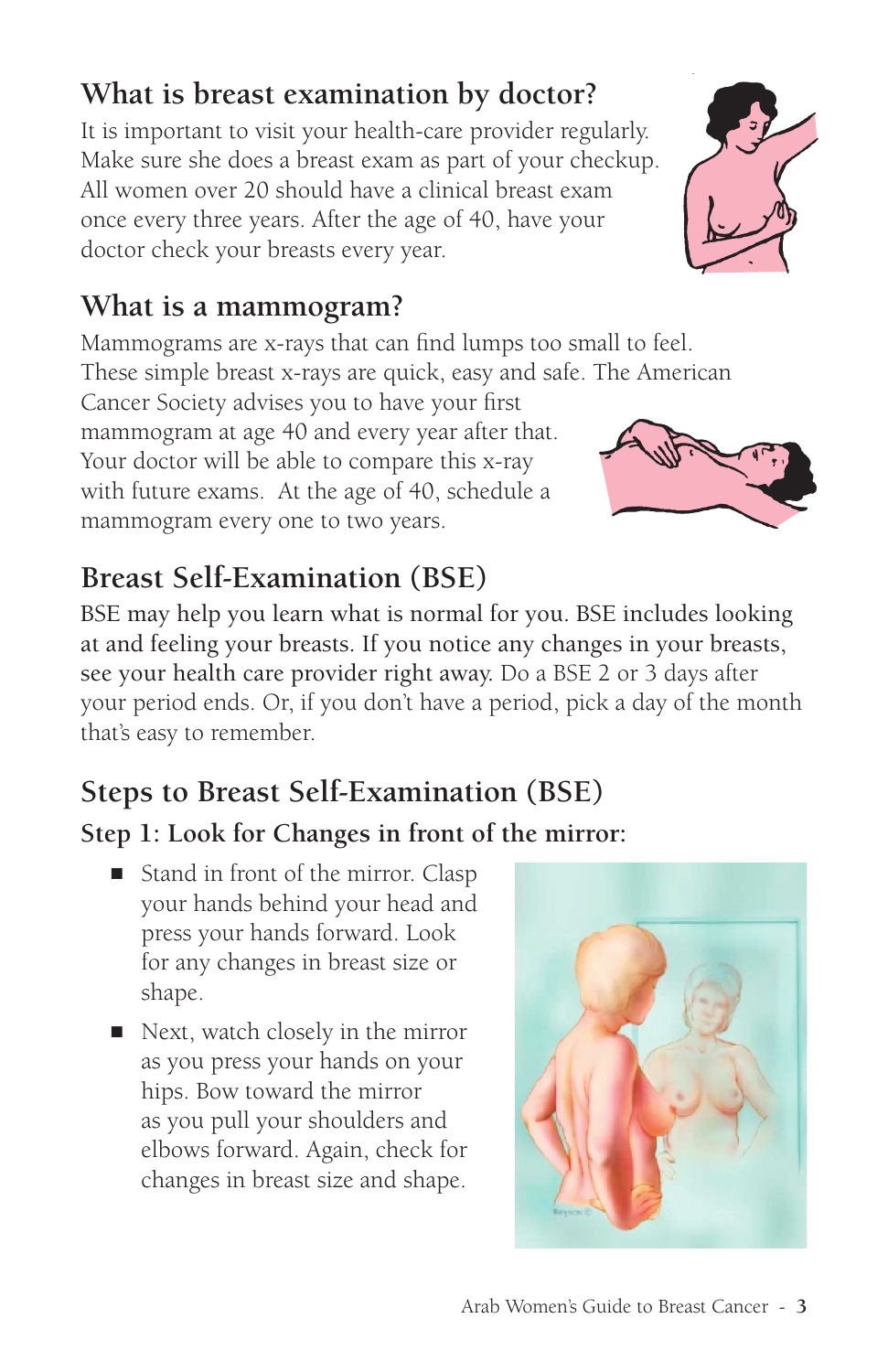- Raise your right arm. Slowly press the fingers of your left hand in small circles around the right breast. Feel for any lumps or thickening. Cover the entire breast. Repeat on left breast.
- Hold your right arm loosely at your side. Cup the fingers of your left hand and feel under your right arm. Press in small circles and cover the entire area. Repeat under your left arm.

### **Step 2: Feel for Changes**

Lying down:

- Lie down on your back with a pillow under your right shoulder
- Use the pads of the three middle fingers on your left hand to check your right breast
- Press using light, medium and firm pressure in a circle without lifting your fingers off the skin
- Follow an up-and-down pattern
- Feel for changes in your breast, above and below your collarbone and in your armpit
- Repeat on your left breast using your right hand

Step 2 can be repeated while bathing or showering using soapy hands.

Keep in mind that healthy breasts often feel lumpy or look uneven. They may also be tender or swollen just before and during your period.

## **Who can I call if I have questions about breast cancer?**

ACCESS Health Clinic at 313-216-2200

American Cancer Society at 1-800-227-2345

Karmanos Institute at 1-800-527-6266

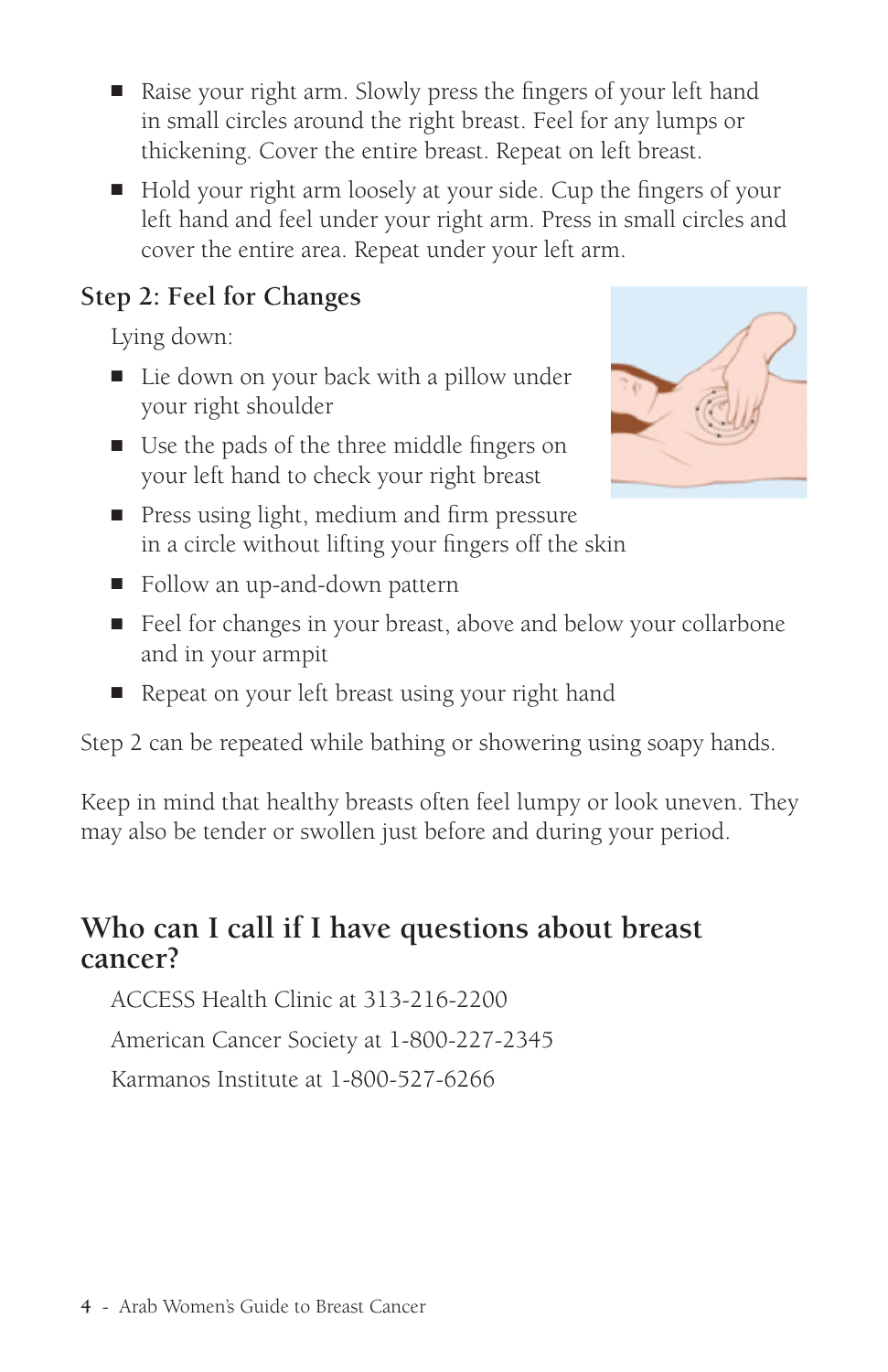**تحسسي اية تغيرات بوضعية الاستلقاء**

$$
\frac{1}{2}
$$

- استلقي علي ظهرك مع وضع وسادة تحت كتفك الايمن. - تحسسي ثديك الايمن باطن الاصابع الثلاثة الوسطي ليدك اليسرى.

- اضغطي بشكل خفيف و متوسط و ثابت على ان تتحرك اصابعك بشكل دائري دون رفعها عن الجلد.
- تابعي التحسس على ان تكون حركة الاصابع صعودا و نزولا هذه المرة.
- تحسسي اية تغيرات غير طبيعية في الثدي، و فوق و اسفل الترقوة، و في منطقة الأبط.
- كرري الخطوات نفسها لفحص الثدي الأيسر باستعمال اليد اليمنى.

يمكنك تكرار الخطوات اعلاه اثناء الاستحمام باستعمال يديك المبللتين بالماء والصابون.

تذكر ي أن الثديين الطبيعيين كثير اً ما يوجد فيهما بعض الكتل أو يظهر ان بشكل غير متناسق. ومن الممكن أيضـاً الشعور بحساسية زائدة في الثديين أو ملاحظة بعض الإنتفاخ قبل وخلال الدورة الشهرية.

**بمن يمكنني الإتصال إذا كانت لدي أية إستفسارات متعلقة بسرطان الثدي؟** يمكن الإتصال بالعيادة الطبية التابعة للمركز العربي للخدمات الإقتصادية والإجتماعية على الهاتف ٣١٣-٢١٦-٢٢٠٠ أو الجمعية الأمريكية للسرطان على الرقم ١-٨٠٠-٢٢٧-٢٣٤٥ أو مركز كارمانوس على الرقم ١-٨٠٠-٥٢٧-٦٢٦٦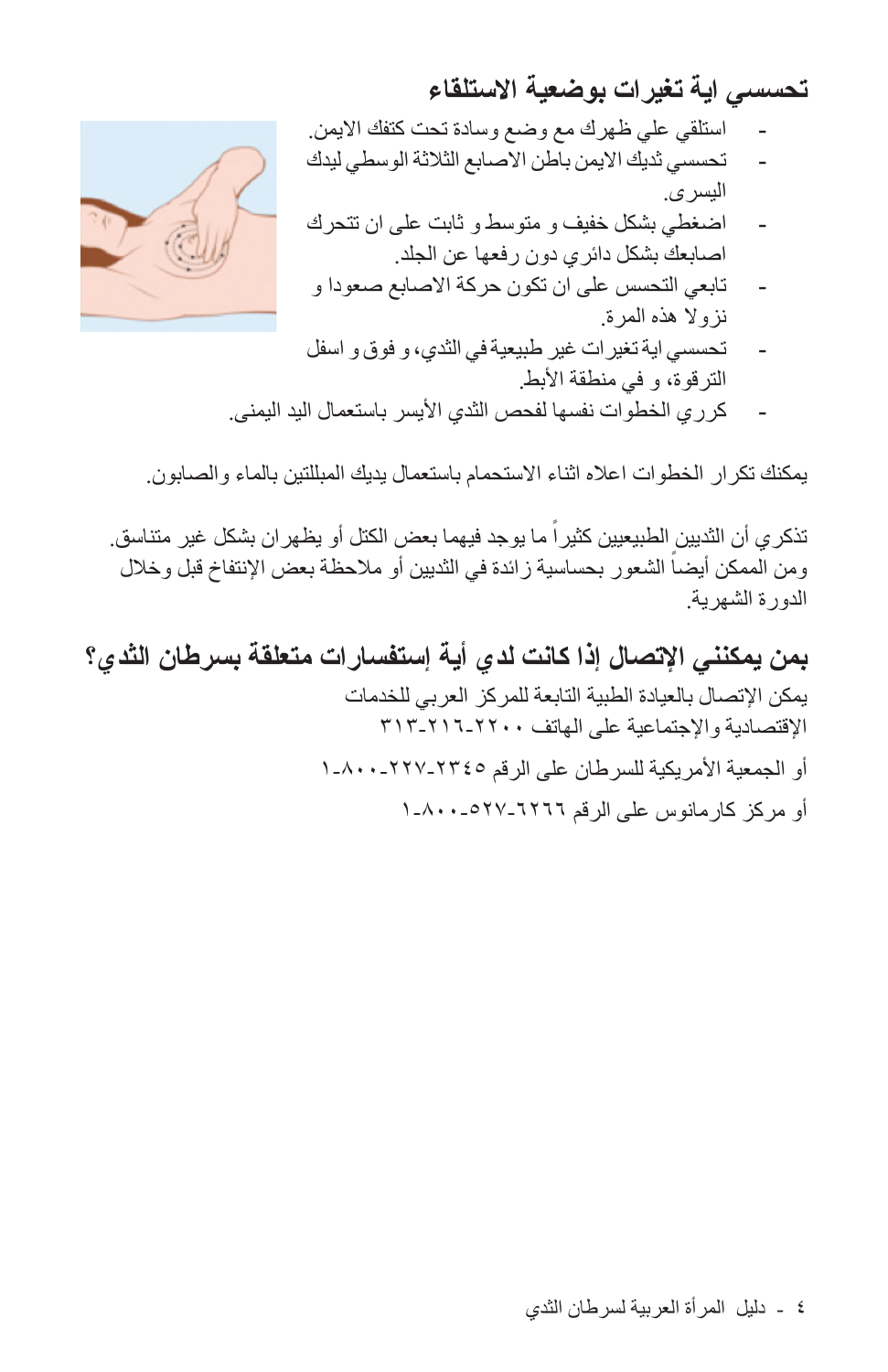من الضروري جداً أن تقومي بزيارة مركزك الصحي بشكل معتاد. إحرصي على أن تقوم الطبيبة بإجراء فحص للثدي كجزء من الفحص الدوري الذي تقومين به. يتوجب على المرأة التي بلغت سن العشرين أن تقوم بإجراء فحص للثدي من قبل الطبيب مرة كل ثلاث سنوات. بعد سن الأربعين يتوجب أن يقوم الطبيب بإجراء فحص الثدي مرة كل عام.

**ما هو الفحص الشعاعي للثديين؟**

الفحص الشعاعي يتم بإستخدام الأشعة السينية للكشف عن الأورام الصغيرة والتي يصعب الشعوربها عن طريق اللمس. الفحص الشعاعي هو فحص بسيط وسريع وآمن. تنصح الجمعية الأمريكية للسرطان أن تحصلي على فحصك الشعاعي الأول عند بلوغ سن الأربعين ومن ثم مرة في كل عام. سيكون لدى طبيبك القدرة على مقارنة هذه الصور الشعاعية مع فحوصات مستقبلية أخرى. بعد بلوغ الأربعين سنة يتوجب عليك الحصول على فحص شعاعي مرة كل عام أو مرة كل عامين.

**ما هو الفحص الشهري الدوري للثديين؟** ينصح بإجراء الفحص بعد يومين إلى ثلاثة أيام من الدروة الشهرية. وإذا لم تكن لديك دورة شهرية عليك بإختيار يوم من أيام الشهر يسهل عليك تذكره.

- **الفحص الشخصي للثديين تحسسي اية تغيرات أملم المرآة (BSE (** .١ قفي أملم المرآة وإفحصي الثديين مع ملاحظة وجود نقرات أو تجعدات أو طفح جلدي أو تقرمز في الجلد. أو في حالة وجود سيلان من الحلمة (قد يكون السائل حليبي أو شفاف أو دموي أو أخضر).
	- .٢ إرفعي يديك خلف رأسك (كما في الصورة) وإضغطي يديك للأمام وراقبي أية تغيرات في حجم وشكل الثدي.
	- .٣ راقبي بدقة في المرآة أية تغيرات عندما تقومي بالضغط بيديك على الوركين. ومن ثم عليك الإنحناء بإتجاه المرآة مع تحريك الكتفين والمرفقين إلى الأمام. ومرة أخرى عليك أيضاً ملاحظة أية تغيرات في شكل وحجم الثدي.





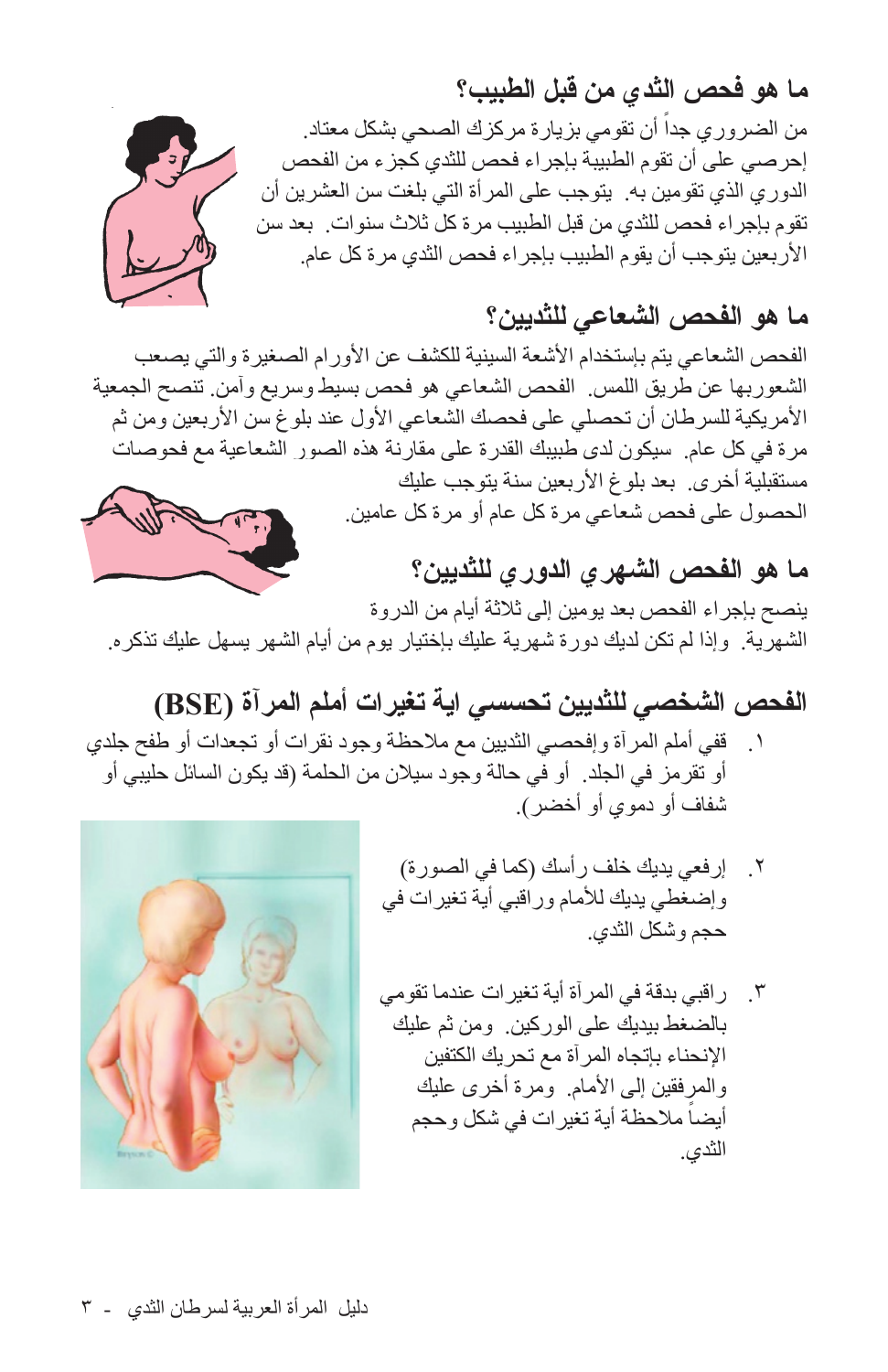**اتبعي خيارات و عادات صحية** ■ حافظي علي وزن صحي. اضيفي التمارين الرياضية الي نمط حياتك. ■ قللي من شرب الكحول.

**تعرفي علي الوضع الطبيعي لثدييك** قومي بزيارة طبيبك فورا اذا لاحظت اي من التغيرات التالية في الثديين : كنل، عقدة صلبة او تغلظات ■ تورم، حرارة، احمرار، او اسوداد. ■ تغير في حجم او شكل الثدي. ■ نقرات صغيرة او تجعد في الجلد. ■ حكة، تقرحات قشرية او طفح جلدي علي حلمة الثدي. ■ انسحاب حلمة الثدي او اية اجزاء اخرى من الثدي الي الداخل. ■ افرازات من حلمة الثدي تبداْ فجاْة. ْ

■ الم جديد في مكان معين مستمر و لا يزول.

## **هل من الممكن معالجة سرطان الثدي؟**

من الممكن معالجة معظم الحالات إذا ما كشفت في المراحل الأولية. أما عن الخيارات المتوفرة للعلاج فهي تشمل ما يلي:

- الجراحة
- الأدوية
- العلاج بالأشعة
	- الهرومونات

**ما هي أفضل خطة لي للكشف المبكر عن سرطان الثدي؟** إذا كنت تحت سن الأربعين، ينصح وبناء على توصية من الجمعية الأمريكية للسرطان القيام بما يلي: ■ القيام بنفسك بالفحص الشهري للثدي ■ الحصول على فحص من قبل الطبيب مرة كل ثلاث سنوات على الأقل ■ إجراء فحص الثدي الشعاعي عند بلوغ سن الأربعين، ومرة كل سنة بعد ذلك

> إذا كان عمرك فوق الأربعين سنة يتوجب عليك القيام بما يلي: ■ فحص شخصي دوري شهري ■ فحص من قبل الطبيب مرة كل سنة ■ فحص الثدي الشعاعي مرة كل سنة

**ما الذي يتوجب عمله إذا ما أكتشفت وجود كتلة في الثدي؟** عليك الإتصال بمركزك الصحي فور ملاحظتك لأية تغيرات في الثدي. تذكري أن معظم الأورام في الثدي ليست أورام سرطانية، ولكن يتوجب عليك مراجعة الطبيب للتأكد من ذلك.

٢ - دليل المرأة العربية لسرطان الثدي



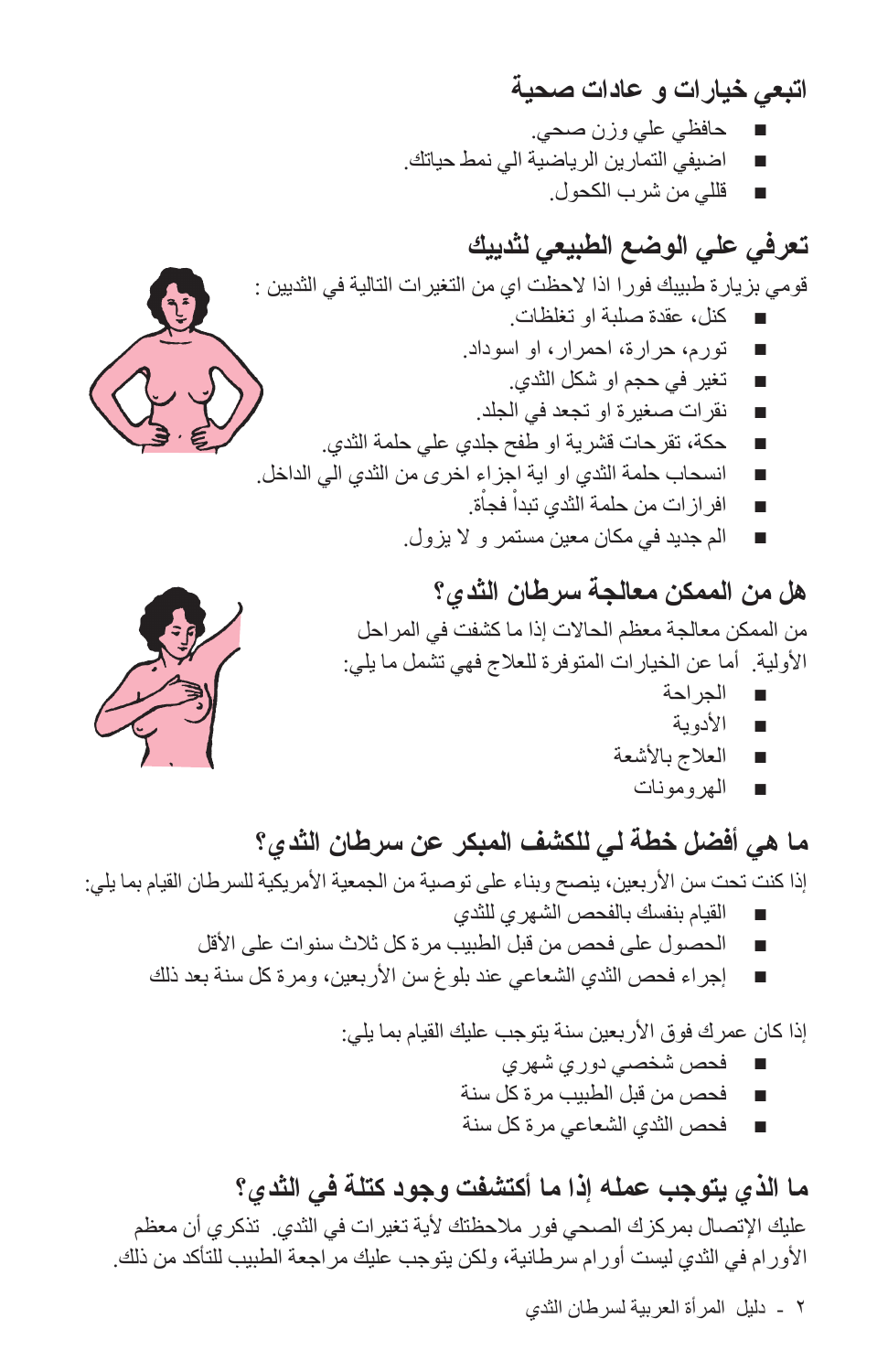**ما الذي يؤدي للإصابة بسرطان الثدي؟** لا أحد يعرف حتى الآن ما الذي يسبب سرطان الثدي

**ً للإصابة بسرطان الثدي؟ ّ من هن النساء الأكثر تعرضا** في الحقيقة أن كل النساء معرضات للإصابة بسرطان الثدي وهو السرطان الأكثر شيوعاً بين النساء. تشير الإحصائيات أن واحدة من بين كل ثمان نساء ستصاب بسرطان الثدي خلال حياتها. ويتسبب سرطان الثدي عند النساء الآن في أعلى نسبة للوفيات الناتجة عن أي نوع آخر من أنواع السرطان بإستثناء سرطان الرئة.

**ما هي العوامل التي تؤدي إلى إزدياد خطورة الإصابة بسرطان الثدي؟** ترتفع الخطورة على ما يبدو بالإصابة بسرطان الثدي عندما:

- تكون المرأة قد تجاوزت سن الأربعين ■ يكون أحد أفراد عائلتها قد اصيب بسرطان الثدي
	- تعاني من البدانة أو إرتفاع الوزن
- يتم الحمل الأول لدى المرأة بعد بلوغها سن الثلاثين
	- تبدأ الدورة الشهرية لها في سن مبكرة جداً
- تستمر الدورة الشهرية في فترات متقدمة من العمر
	- تكون غير قادرة على الإنجاب

**ما هي أهمية الكشف المبكر عن سرطان الثدي؟**

إن أفضل وسائل الدفاع هو الكشف المبكر. إذا تم كشف السرطان في المراحل الأولى من المرض فمن الممكن في العادة معالجته بشكل ناجح. أما إذا لم يتم الكشف عنه في المراحل الأولى:

- فقد ينتشر المرض إلى أعضاء أخرى من الجسم ■ ومن الممكن أن يسبب الوفاة
	- **تعرفي علي المخاطر المحدقة بك**
- تحدثي الي عائلتك لتتعرفي على التاريخ الصحي للعائلة.
- تحدثي الي طبيببك حول المخاطر الشخصية المحدقة بك بالنسبة لسرطان الثدي.

**اخضعي للفحوصات الطبية**

- **اسالي طبيبك** عن الفحوصات الطبية المناسبة لك في حال ارتفاع احتمالات الاصابة بسرطان الثدي.
	- ْ من سن ■ **اطلبي ان يجري لك تصوير بالاشعة** (Mammogram (كل سنة ابتدا الأربعين اذا كانت احتمالات الاصابة عادية.
	- ْ■ **طلبي ان يجر ي لك فحص سرير ي للثديين** كل ٣ سنوات علي الاقل ابتدا من سن الاريعين.